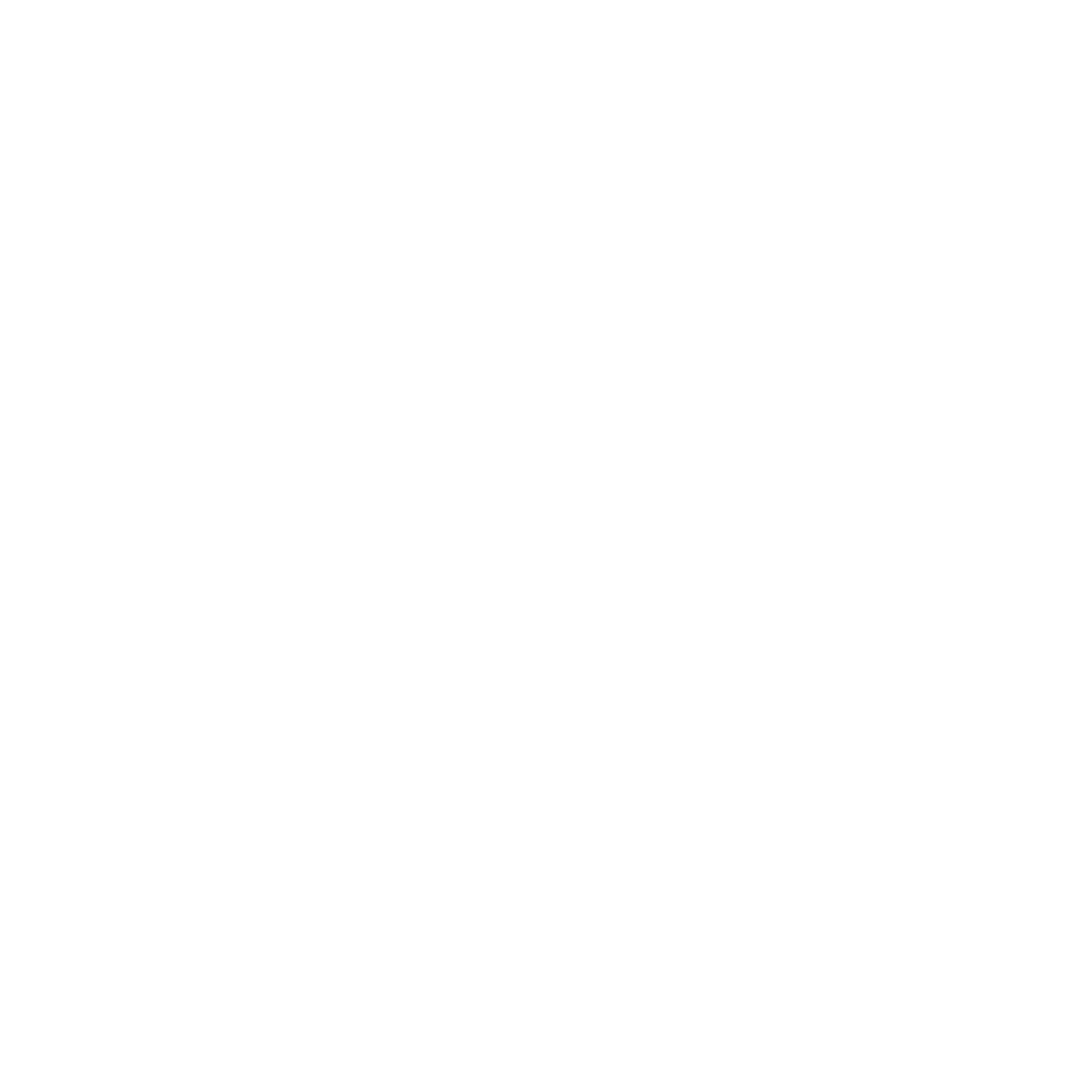### **Samson Go Mic**

Congratulations on your purchase of the Samson Go Mic portable USB Condenser Microphone. The Go Mic is a dual-pattern studio microphone featuring high quality onboard digital converters and USB interface fit into an extremely portable, fold-up design making it ideal for professional digital recordings anywhere you are.

The integrated clip design allows you to mount the microphone directly onto your laptop or it can be used as a desk stand. You can even mount the Go Mic on a standard microphone stand with a 3/8"-19 mic stand adapter.



The Go Mic's built-in audio interface features a robust headphone output allowing for zero latency monitoring during your sessions. The Go Mic is perfect for recording any audio application, from podcasting, streaming, gaming, video chatting and music recording. Just plug in the USB cable, launch your software and start creating.

If you have any questions or comments regarding your Go Mic or any other products from Samson, do no hesitate to contact us at **support@samsontech.com**.

With proper care and maintenance, your Go Mic will operate trouble-free for many years. Should your Go Mic ever require servicing, a Return Authorization (RA) number must be obtained before shipping your unit to Samson. Without this number, the unit will not be accepted. Please visit **www.samsontech.com/ra** for an RA number prior to shipping your unit. Please retain the original packing materials and, if possible, return the unit in its original carton. If your Go Mic was purchased outside of the United States, contact your local distributor for warranty details and service information.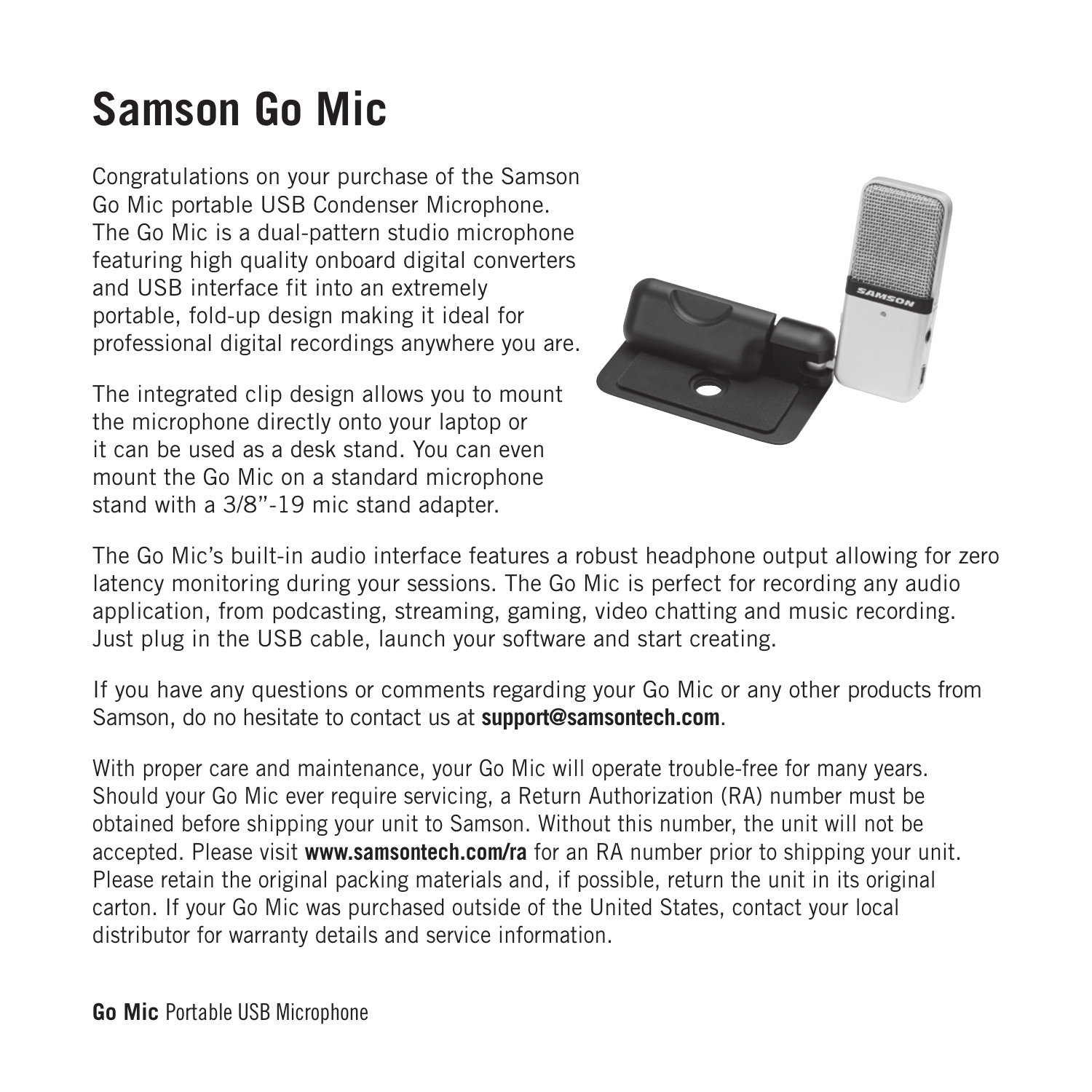#### **Features**

- Compact, dual pattern USB studio condenser microphone.
- The perfect portable microphone for recording on the go or from your desk.
- Excellent choice for recording voice, conferences, acoustic instruments, video chatting and for just about any other sound source.
- Three-position polar pattern and pad switch with Cardioid and Omnidirectional pick-up microphone patterns.
- Unique, fold up design with integral clip makes the microphone extremely portable and ideal for most recording solutions, especially for mobile laptop recording.
- Onboard headphone output for zero-latency monitoring.
- Computer controlled analog Input Gain with Peak indicator.
- On-board, high quality A/D converters with 16-bit, 44.1/48kHz sampling rate provide better than CD quality recording.
- USB cable and zipper carry case included.
- Compatible with most Mac and Windows based audio software.

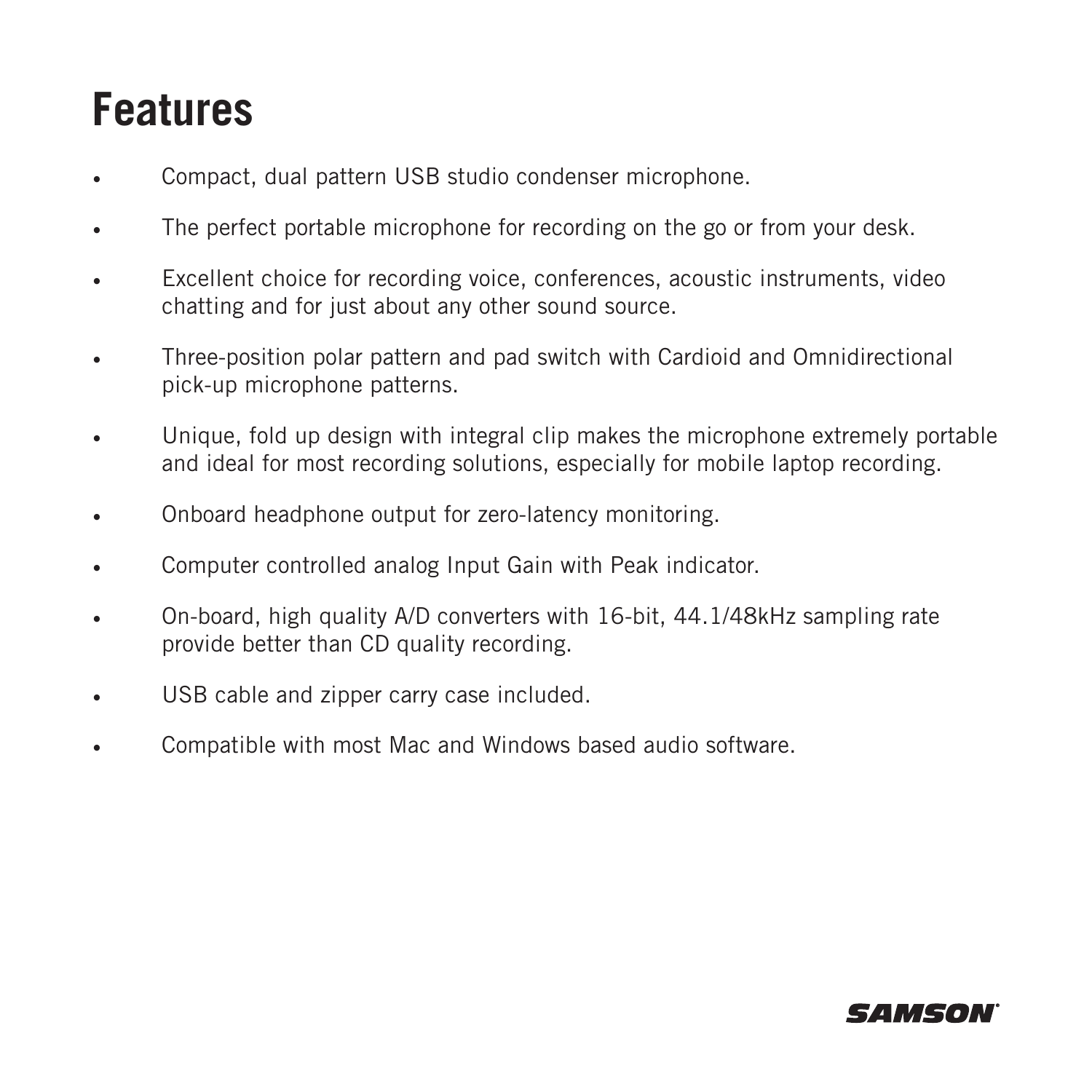# **Go Mic Layout**

- **1. Windscreen**  Dual stage grill protects the capsules and helps reduce wind noise and p-popping.
- **2. Mic Capsules** Two, internally shock isolated 10mm capsules provide both Cardioid and Omni polar patterns.
- **3. LED**  Dual color Power/Clip LED lights green to indicate power, and flashes red when the input signal is clipping.
- **4.** Mic Base and Clin The molded zinc base is weighted and shock isolated to provide a sturdy solution for desktop applications. The integral mounting clip allows the microphone to mount on to a laptop monitor.
- **5. Mic Stand Mount** A standard 3/8"- 19 Euro mount mic stand mounting threading.
- **6. Headphone Input** 3.5mm (1/8") stereo jack for connecting headphones.
- **7. USB** Mini-B size USB connector for interfacing with your PC or Mac.
- **8. Pattern switch** Selector switch used to set the microphone for Cardioid, Cardioid with a 10 dB Pad, or Omni pick-up pattern.

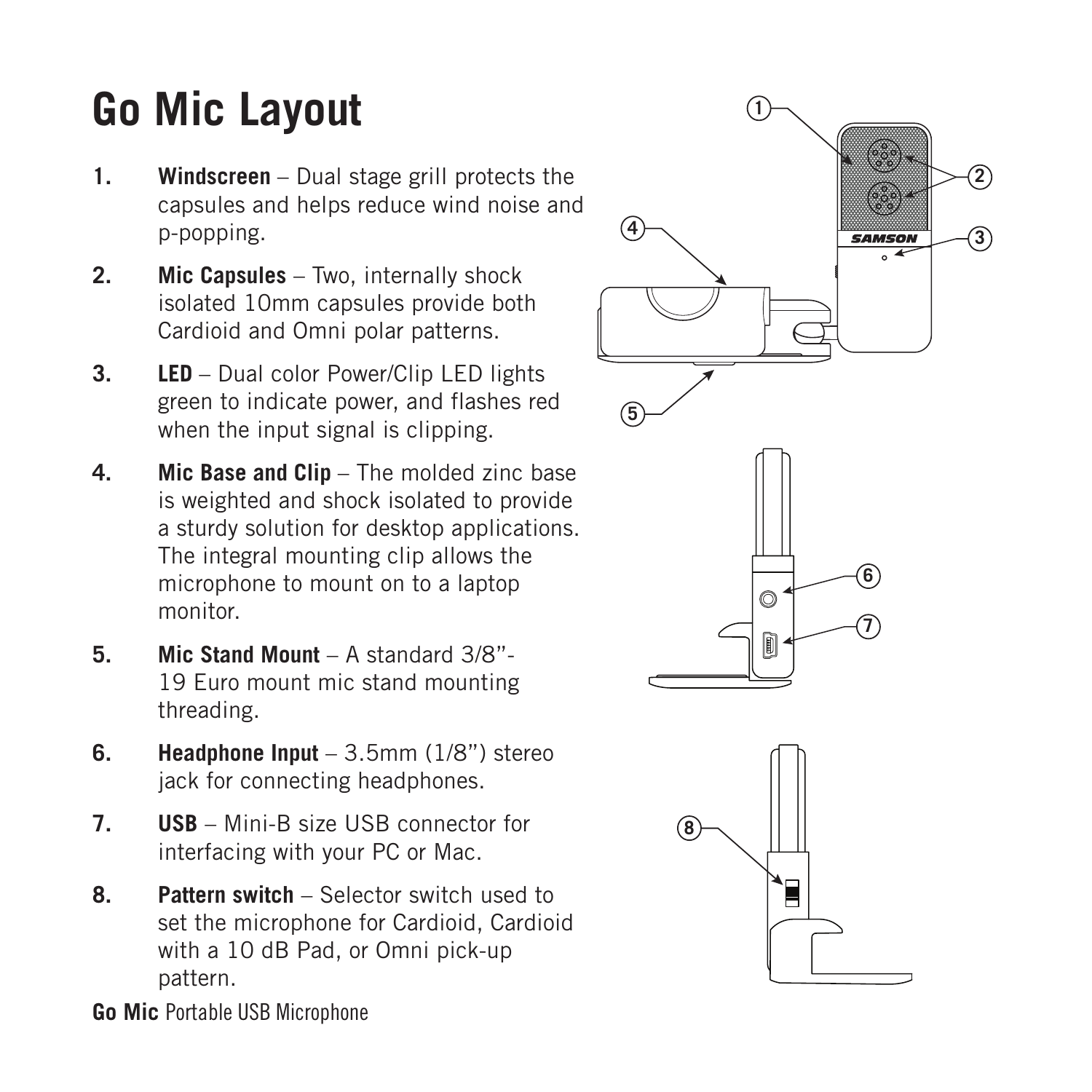### **Connecting to a Computer**

#### **Using the Go Mic with Windows Computers**

- **1.** From the Start Menu, open the Control Panel and select *Sound*. Under the *Playback*  and *Recording* tabs, select the Samson Go Mic as the audio device.
- **2.** To adjust the gain of the microphone, click the *Properties* button, and then select the *Levels* tab. You can view the volume level as either a percentage or in dB, by right clicking on the number box.
- **3.** If the microphone LED is lighting red, turn this control down until the LED no longer flashes red.
- **4.** In the *Playback* tab, select the *Level* tab and set the computer's Master Volume to 100%. Use the Go Mic's Output Level buttons to control the overall output from the headphones or speaker.
- **5.** To adjust the direct monitoring level in the *Playback* tab by moving the fader labeled Microphone.

#### **Using the Go Mic with Apple OSX**

- **1.** Open *System Preferences* from the dock or the main Apple Menu.
- **2.** Select the *Sound* preference icon, choose the *Input* tab and select Go Mic.
- **3.** Set the gain of the Go Mic by adjusting the *Input* volume slider at the bottom of the *Sound* dialog box.
- **4.** Set the Go Mic as playback volume by clicking the *Output* tab and select Go Mic, adjust the Output volume slider at the bottom of the Sound dialog box to the maximum setting and use the Go Mic's front panel Volume knob to control the overall output from the headphones or speakers.
- **5.** To turn direct monitoring on or off, open the Audio/MIDI Setup utility located in the Utility folder inside the Applications folder. Then click the check-box in the *Thru* column in Audio/MIDI Setup.

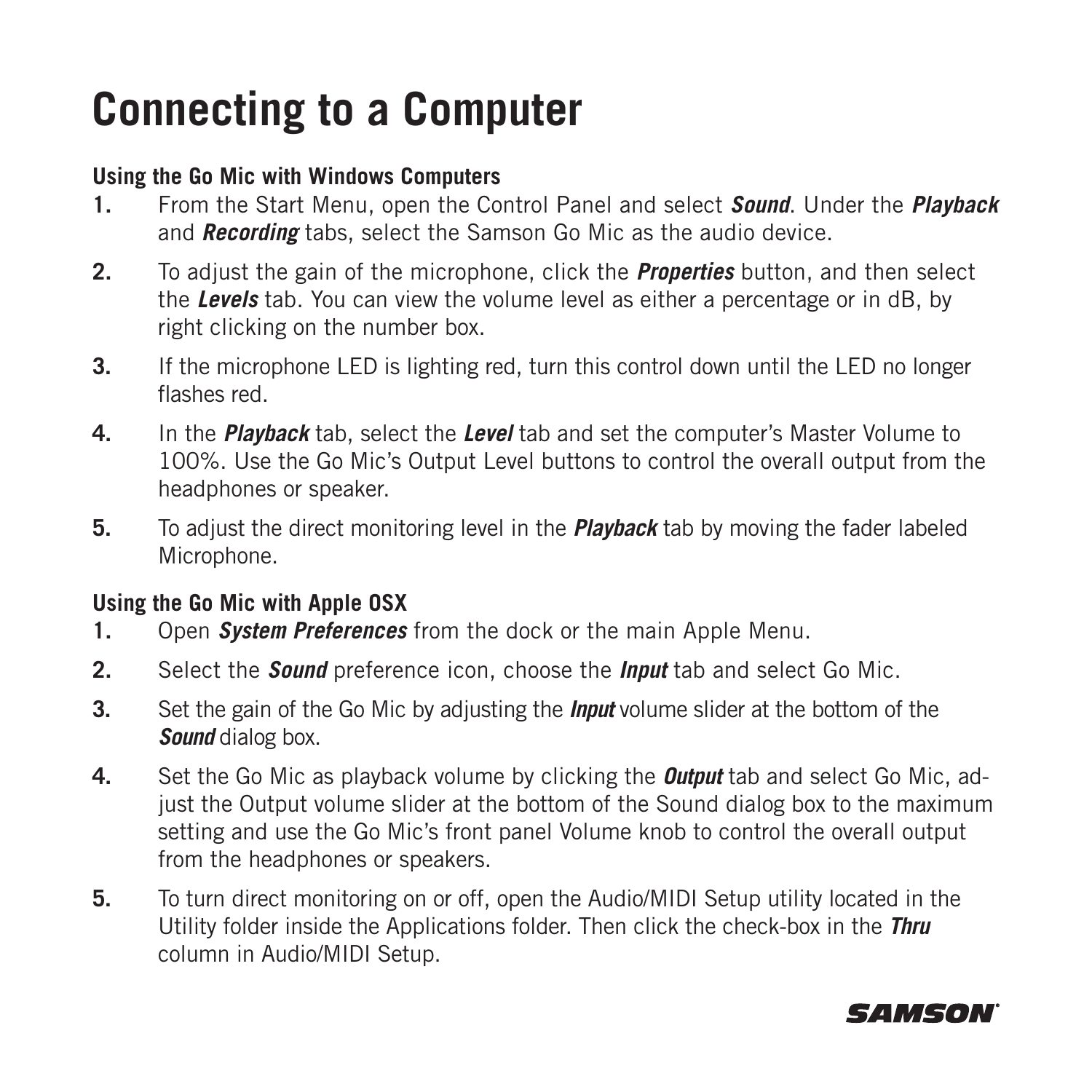### **Quick Start**

Follow this simple quick start for a typical set-up to start recording.

#### **Using the Go Mic with a computer**

- **1.** Unfold the Go Mic, press the clip in and set the microphone on the top of your laptop screen. If you prefer, you can position the Go Mic on your desktop by using back of the clip as a desk stand.
- **2.** Set the Go Mic's pattern switch. If you are recording a single person, set the switch to the Cardioid position and be sure to face the front side, with the Samson logo. If recording multiple subjects, set the switch to the Omni position.
- **3.** Connect headphones to the Headphone output located on the side of the microphone.
- **4.** Plug the mini-B (small) end of the USB cable to the Go Mic and plug the other end of the cable into an available USB port on your computer.
- **5.** Launch your recording software, turn down the main output level and select the Go Mic for the input and outputs.
- **6.** Set up a mono record track in your software.
- **7.** Set the level of the microphone following the instructions in "Connecting to a Computer" .
- **8.** Set the level of your headphones to a comfortable listening level by following the steps in the section "Connecting to a Computer".
- **9.** Press the record button and start creating.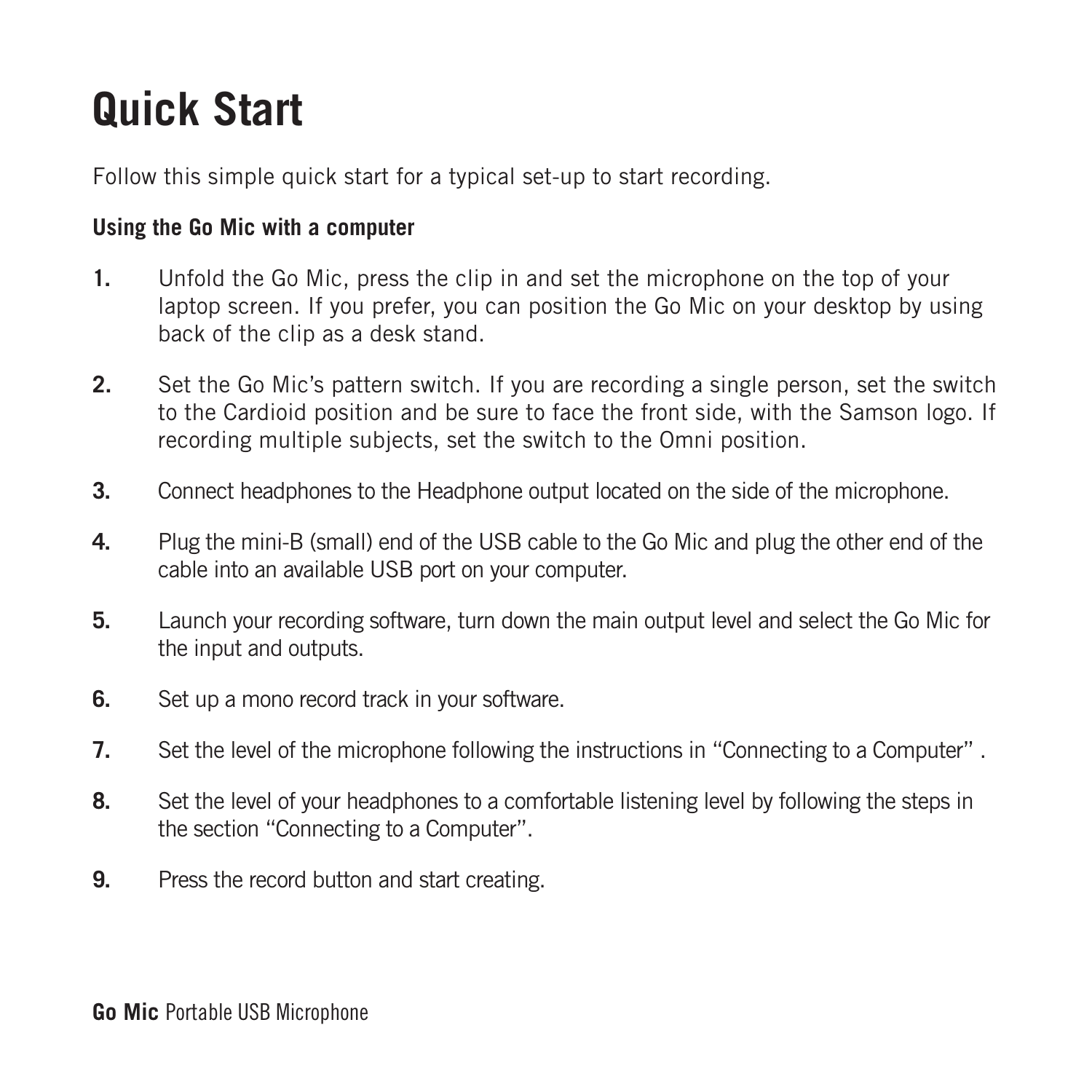### **Proximity Effect**

Cardioid (unidirectional) microphones, exhibit a phenomenon known as proximity effect. Proximity effect is a resulting change in the frequency response of a microphone based on the position of the mic capsule relative to the sound source. In general, as the microphone moves closer to the sound source, the bass response increases.

You can also make subtle changes to the frequency response by making minor adjustment to the position. Specifically, when you point a cardioid mic directly at the sound source (on axis) you will get the best frequency response, however when you start pointing the microphone slightly away (off axis) you will notice the high frequency response dropping off and the microphone will start to sound like it has more bass and less highs.

For most vocal applications you'll want to position the microphone directly in front of the artist about 4 to 18 inches. This will pickup the voice while minimizing unwanted background or ambient noise. If you are close miking vocals, and notice plosive sounds, like p-pops, caused by plosive consonants set the microphone to a slight angle to reduce p-popping. Slight changes to the angle of the microphone in reference to the sound source can make some pretty amazing equalization adjustments. This can be a very useful technique in capturing the optimum sound of drum set, acoustic guitar, piano or other instruments in a live room or sound stage. Experimentation and experience are the best teachers in getting good sounds, so plug in and start creating!

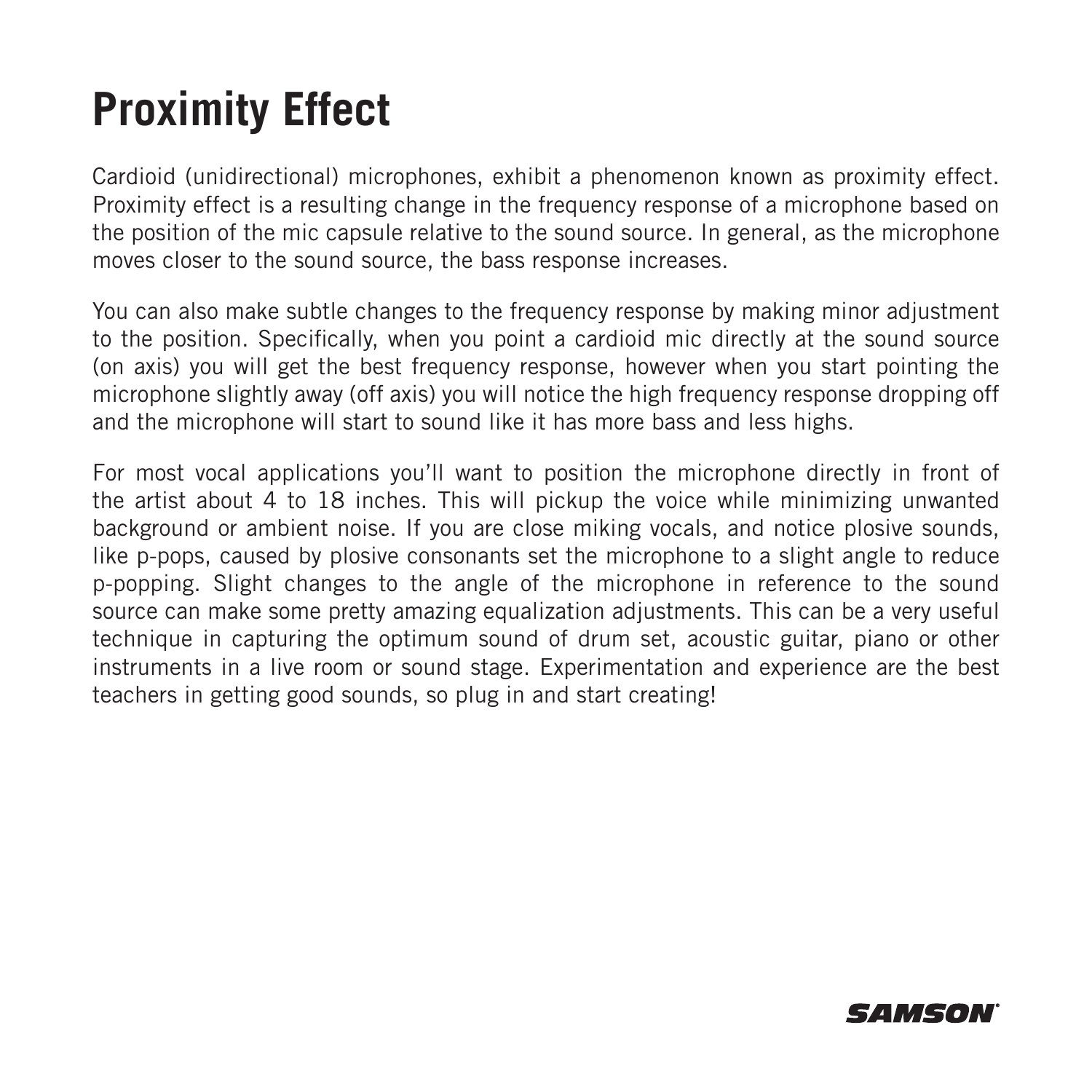# **Applications**

The Go Mic is a great microphone choice for many spoken word or instrument miking situations. Below is a brief guide on using the Go Mic in some typical applications:

#### **Voice**

Position the microphone directly in front of the artist so that the microphone grill is approximately 4 to 18 inches away. You can use the Cardioid pattern to record a group of vocalists by positioning them around the front of the microphone. Just remember that the extreme sides of the microphone pick up less with less high frequency response, so have them stand together tight, and/or move the microphone from one to two feet away from the group to pick up more room sound. You can also set the pattern to Omni mode and have a group of vocalist in a circle around the microphone.

#### **Acoustic Guitar**

The microphone placement will depend on the type of instrument and what kind of sound you're looking to capture. When miking a standard steel string acoustic, a good place to start is with the microphone positioned and pointing towards the end of the fingerboard at a distance of about 6" to 24" away from the instrument. You can experiment by moving the microphone slightly in the direction of the sound hole, which will produce more low frequencies, or move it in the direction of the fingerboard to capture more highend or to remove any unwanted boominess. For nylon string acoustic, start by positioning the microphone above the bridge to emphasize more of the attack from the sound of the finger picking, or for less, move the mic closer to the sound hole.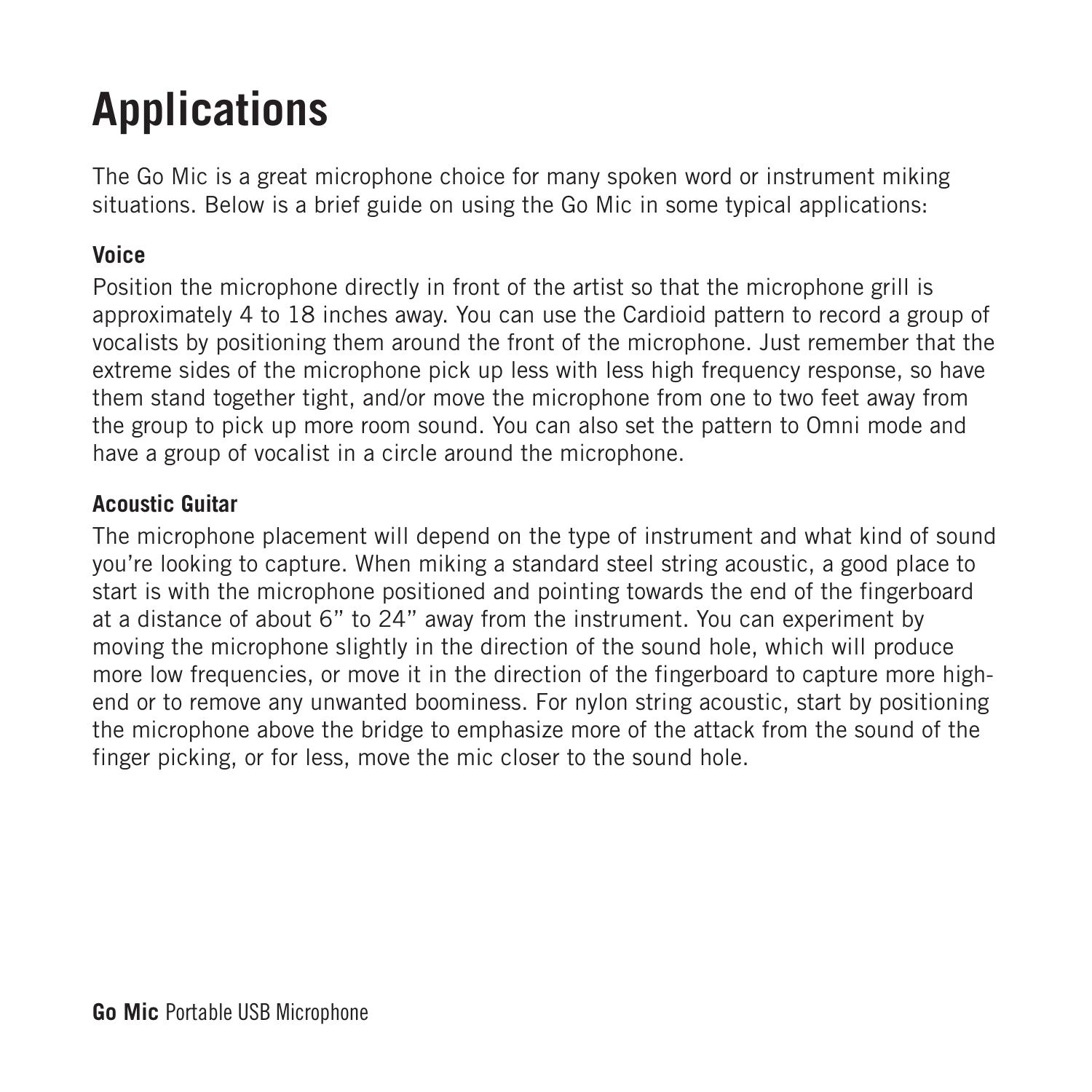### **Applications cont'd**

#### **Piano**

Several placement approaches can be used depending on the size of the piano, and the type of sound you are looking to record. When miking a Grand Piano, (for an ambient sound like that used in a classical recital), with the piano lid open, position the Go Mic directly in front of the instrument at a distance five to twenty feet in front of the instrument. For a more contemporary ensemble sound, place the Go Mic as close to or inside the piano.

#### **Full Band**

Because of its wide frequency response and fast transient response, the Go Mic performs outstandingly when used to capture a band's live performance. You can position the Go Mic on a mic stand facing the enseumble at a distance of six to twelve feet. You can experiment with the exact placement depending on the size of the room and whether you're looking for an ambient or close-miked sound.

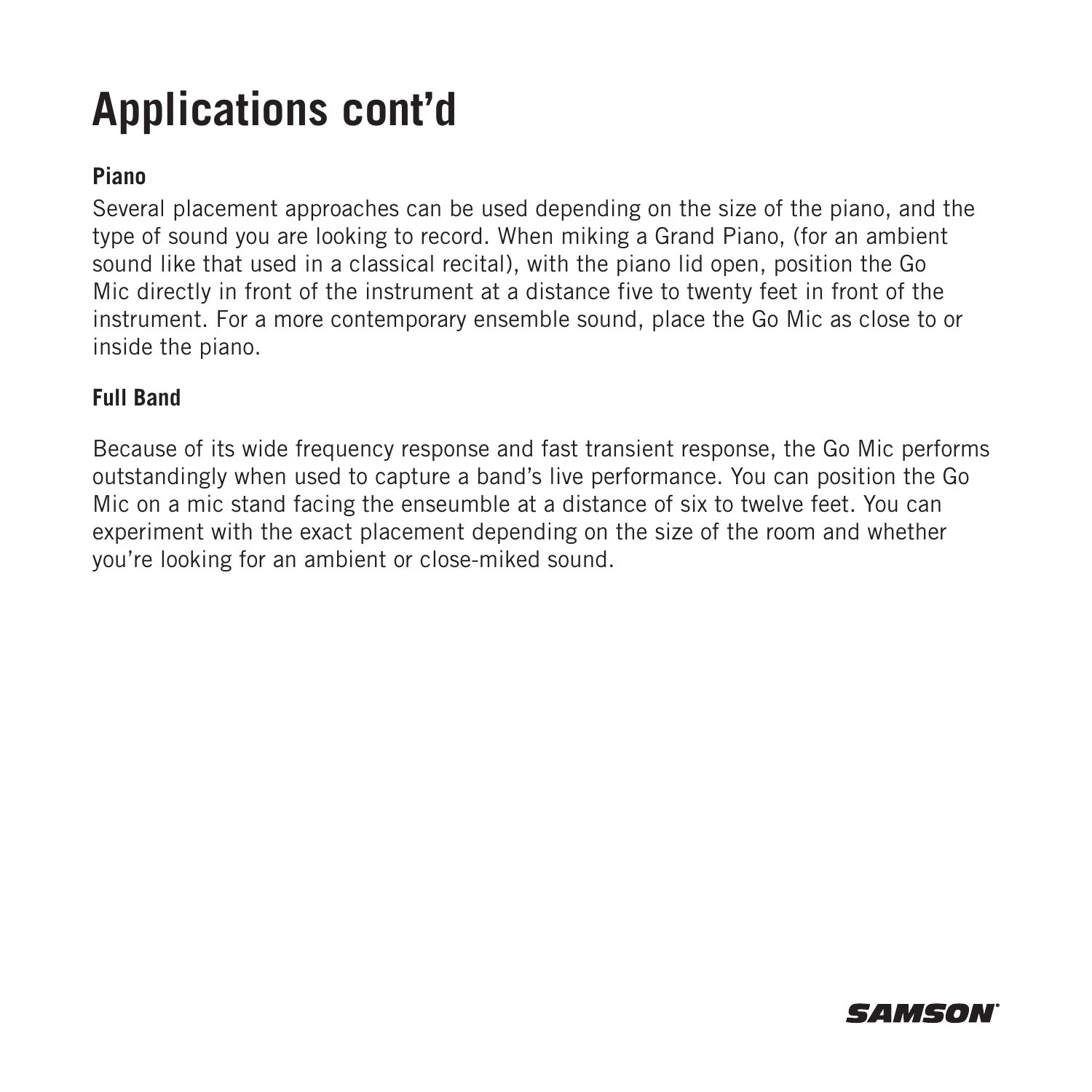# **Specifications**

| Element type              | 2 x Electret condenser (10mm)  |
|---------------------------|--------------------------------|
| Polar pattern             | Cardioid and Omni (selectable) |
| <b>Frequency Response</b> |                                |
| Cardioid                  | 80Hz - 18kHZ                   |
| Omni                      | 20Hz - 20kHZ                   |
| Bit Depth                 | $16$ -bit                      |
| Sampling Rate             | 44.1kHz / 48kHz                |
| Sensitivity               | $-47$ +/- 2dB/Pa               |
| Maximum SPL               | $121$ db                       |
| Headphone Output          | 3.5mm                          |
| Stand Adapter             | 3/8"-19 thread mount           |
| Weight                    | 0.231 <sub>b</sub><br>105g     |
| Dimensions                | $2.8"$ x 1.7" x 0.9"           |
|                           | 70.5 mm x 43.5mm x 23mm        |
| Included                  | 1m USB cable, zipper pouch     |

*At Samson, we are continually improving our products, therefore specifications and images are subject to change without notice.*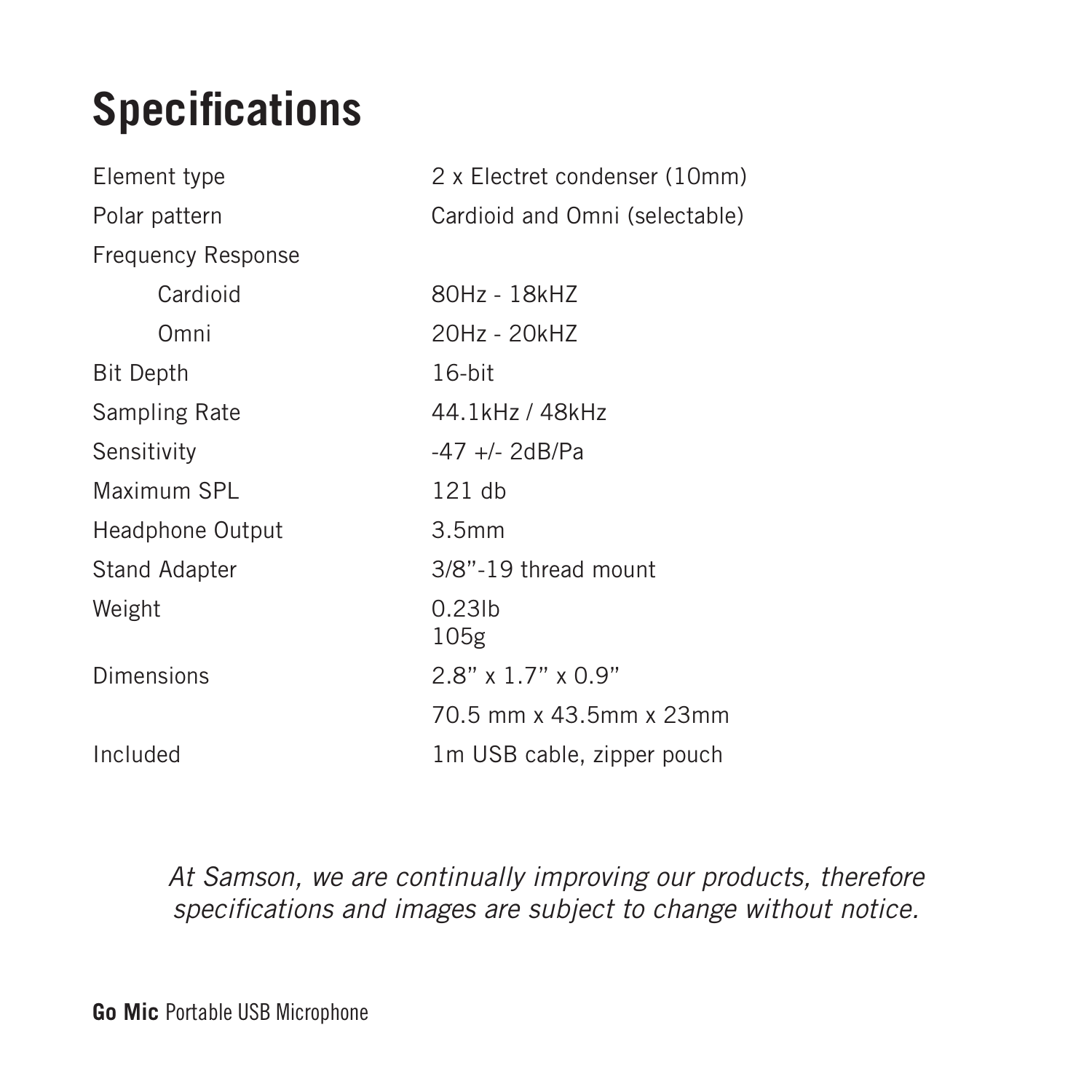#### **Polar Pattern & Frequency Response**

Two important characteristics of a microphone are its polar pattern and frequency response. The polar pattern describes the directionality of the microphone and the frequency response is a graphical representation to how the microphone reacts to different frequencies.

The Go Mic features two microphone pickup patterns, cardioid (unidirectional) and omnidirectional. When set to the cardioid setting, the microphone captures sound in front of the microphone and rejects sound from the sides and back. This allows for better separation of performers or instruments in the studio, and picks up more of the performer sound in relation to the sound of the room. When the Go Mic is set to Omni pattern it will pick up sound in a 360-degree pattern. This can also be used to pick up the ambient room sound for natural reverb, or to pick up a group of people around a table for a multi-subject interview.

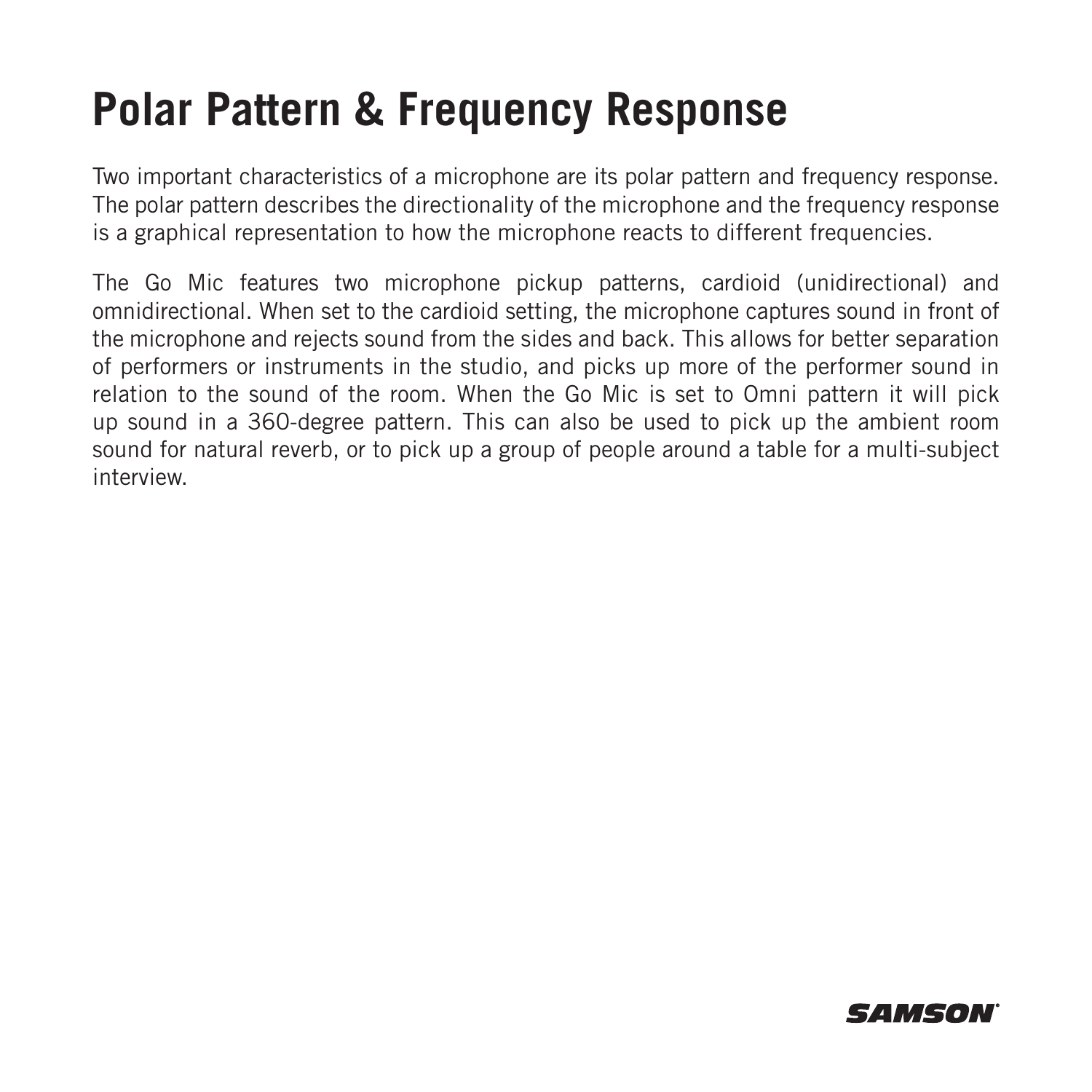### **Polar Pattern & Frequency Response**

#### 20  $10$  $\theta$ 270  $-10$  $-20$  $-30$ 210  $20$ 50 100 200 500  $1K$  $2K$  $5K$ 10K 20K 180 **Polar Pattern Frequency Response**

#### **Cardioid (unidirectional)**

#### **Omnidirectional**

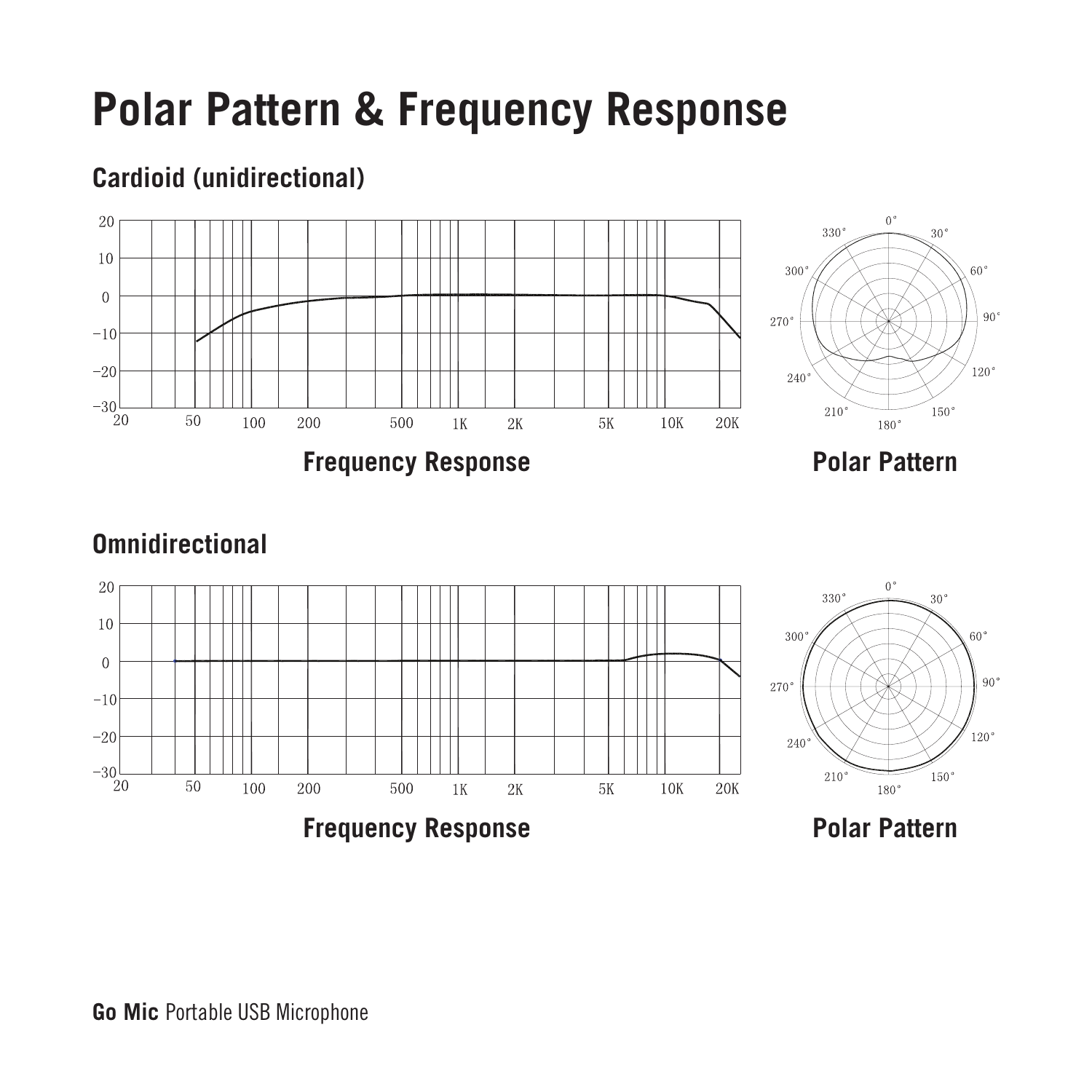### **Important Safety Information**

Note: This equipment has been tested and found to comply with the limits for a Class B digital device, pursuant to Part 15 of the FCC rules. These limits are designed to provide reasonable protection against harmful interference in a residential installation. This equipment generates, uses and can radiate radio frequency energy and, if not installed and used in accordance with the instructions, may cause harmful interference to radio communications. However, there is no guarantee that the interference will not occur in a particular installation. If this equipment does cause harmful interference to radio or television reception, which can be determined by turning the equipment off and on, the user is encouraged to try to correct the interference by one or more of the following measures:

- Reorient or relocate the receiving antenna.
- Increase the separation between the equipment and receiver.
- Connect the equipment into an outlet on a circuit different from that of the receiver.
- Consult the dealer or an experienced radio/TV technician for help



If you want to dispose this product, do not mix it with general household waste. There is a separate collection system for used electronic products in accordance with legislation that requires proper treatment, recovery and recycling. Private household in the 28 member states of the EU, in Switzerland and Nor-

way may return their used electronic products free of charge to designated collection facilities or to a retailer (if you purchase a similar new one).

For Countries not mentioned above, please contact your local authorities for a correct method of disposal.

By doing so you will ensure that your disposed product undergoes the necessary treatment, recovery and recycling and thus prevent potential negative effects on the environment and human health.

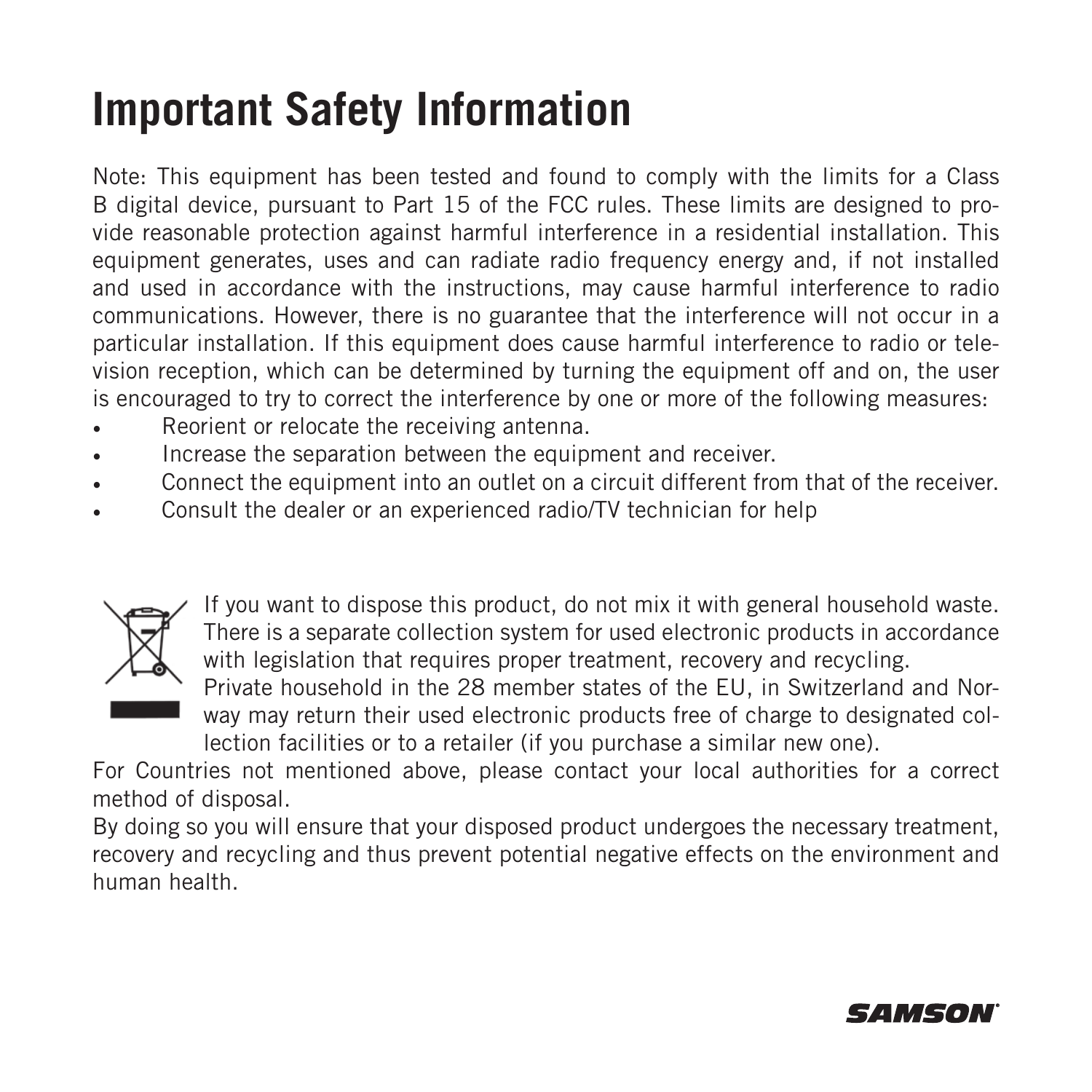### **Important Safety Information**

**WARNING:** Listening to music at high volume levels and for extended durations can damage one's hearing. In order to reduce the risk of damage to hearing, one should lower the volume to a safe, comfortable level, and reduce the amount of time listening at high levels.

Please use the following guidelines established by the Occupational Safety Health Administration (OSHA) on maximum time exposure to sound pressure levels before hearing damage occurs.

- 90 dB SPL at 8 hours
- 95 dB SPL at 4 hours 100 dB SPL at 2 hours
- 105 dB SPL at 1 hour 110 dB SPL at 1/2 hour
- 115 dB SPL at 15 minutes
- *120 dB SPL avoid or damage may occur*